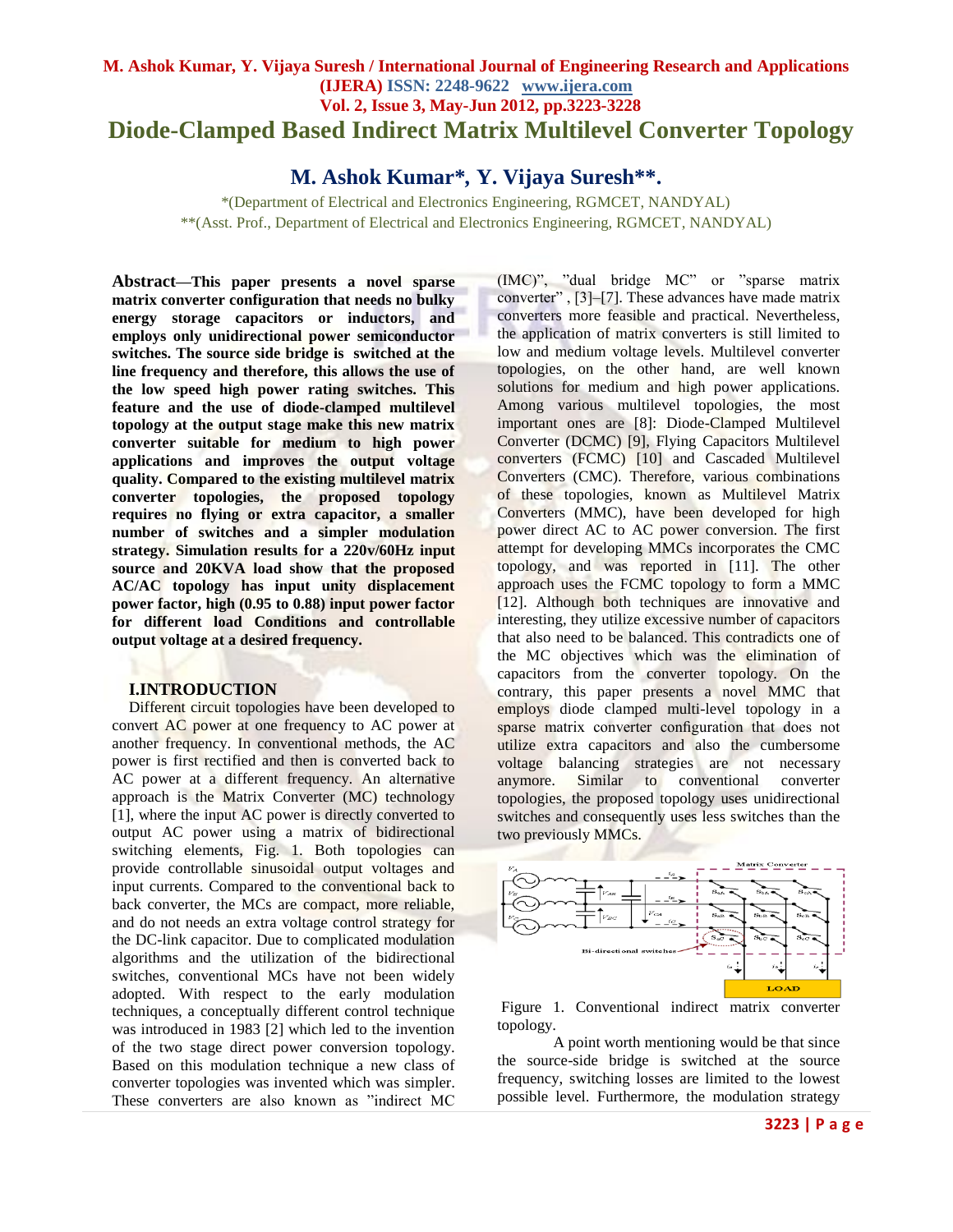### **M. Ashok Kumar***,* **Y. Vijaya Suresh / International Journal of Engineering Research and Applications (IJERA) ISSN: 2248-9622 www.ijera.com Vol. 2, Issue 3, May-Jun 2012, pp.3223-3228**

used for this topology is simple and similar to the conventional converters and does not have the complexity of the existing MMCs. Simulation results show that the proposed AC/AC topology has input unity displacement power factor, high (0.95 to 0.88) input power factor for different load conditions and controllable output voltage at a desired frequency. The simulations are carried out for a 220v/60Hz input source and 20KVA load at 100Hz.

# II. **BASIC MATRIX CONVERTER TOPOLOGY AND INDIRECT MATRIX CONVERTERS (IMC)**

Since the multilevel matrix converters are based on basic MC and IMC topologies, these basic topologies are reviewed in this section. The basic 3φ −3φ matrix converter topology is shown in Fig. 1. This configuration of bidirectional switches enables the connection of any of input phase a, b, or c to any of output phase A, B or C at any instant. Different modulation techniques such as triangular wave voltage command modulation [13] and space vector modulation (SVM) [14], [15] were developed for matrix converters. The indirect modulation technique was a conceptually different technique introduced in 1983 [2], which divided the MC into two parts. With the two partitions, it resembled the conventional back to back topology, but instead it uses the idea of a fictitious DC-link rather than a real rectified DC- link. The objective of the modulation strategy is to synthesize the output voltages from the input voltages and the input currents from the output currents. Thus, the matrix converter is described by an equivalent circuit combining current source rectifier and voltage source inverter connected through virtual dc link as shown in Fig.  $2(a)$ . The inverter stage has a standard 3φ - 3φ voltage source inverter topology consisting of six switches,  $S_7$ <sup>-</sup> S<sub>12</sub>and rectifier stage has the same power topology with another six switches,  $S_1-S_6$ . Both power stages are directly connected through virtual dclink and inherently provide bidirectional power flow capability because of its symmetrical topology.





Figure 2. (a) Indirect Matrix Converter (b) One possible Multilevel matrix converter topology

The main idea is to decouple the control of the input current and output voltage. This is done by two steps; first, by using SVM the rectifier is switched to form the input current, to keep the input power factor close to unity and to generate dc voltage at the dc bus. Secondly, based on this dc voltage the inverter is switched to generate controllable output voltages, [2], [14]. Having found the switching patterns for the equivalent circuit, it is quite straightforward to find the equivalent switching functions for the conventional matrix converter shown in Fig.1, [2]. Although the equivalent circuit shown in Fig.2(a), was originally used to find the modulation strategy for the conventional matrix converter, this concept can be physically implemented as a matrix converter topology for direct conversion. These types of converters are also known as "indirect MC (IMC)", "dual bridge MC" or "sparse matrix converter". Different topologies are derived from this concept. For the IMC a conventional (two-quadrant switch) voltage-source type inverter is fed by a four-quadrant switch currentsource type rectifier which is able to operate with positive and negative DC current for unipolar DC link voltage as required by the inverter stage. Since the dc link voltage is unipolar, the number of switches in the topology can be reduced, [4]. Another IMC topology is a hybrid of the matrix converter and the conventional back to back converter, [16]. In this configuration the bidirectional switches of the IMC topology are replaced with unidirectional ones.

### III. **EXISTING MULTILEVEL MATRIX CONVERTER TOPOLOGIES**

To increase the power level, achieve higher efficiency, and provide better output voltage quality, the multilevel concepts have been adapted to develop multilevel matrix converter topologies. The first attempt was inspired by CMC topology [11] which utilizes conventional matrix converter with fourquadrant switch cells. The other multilevel matrix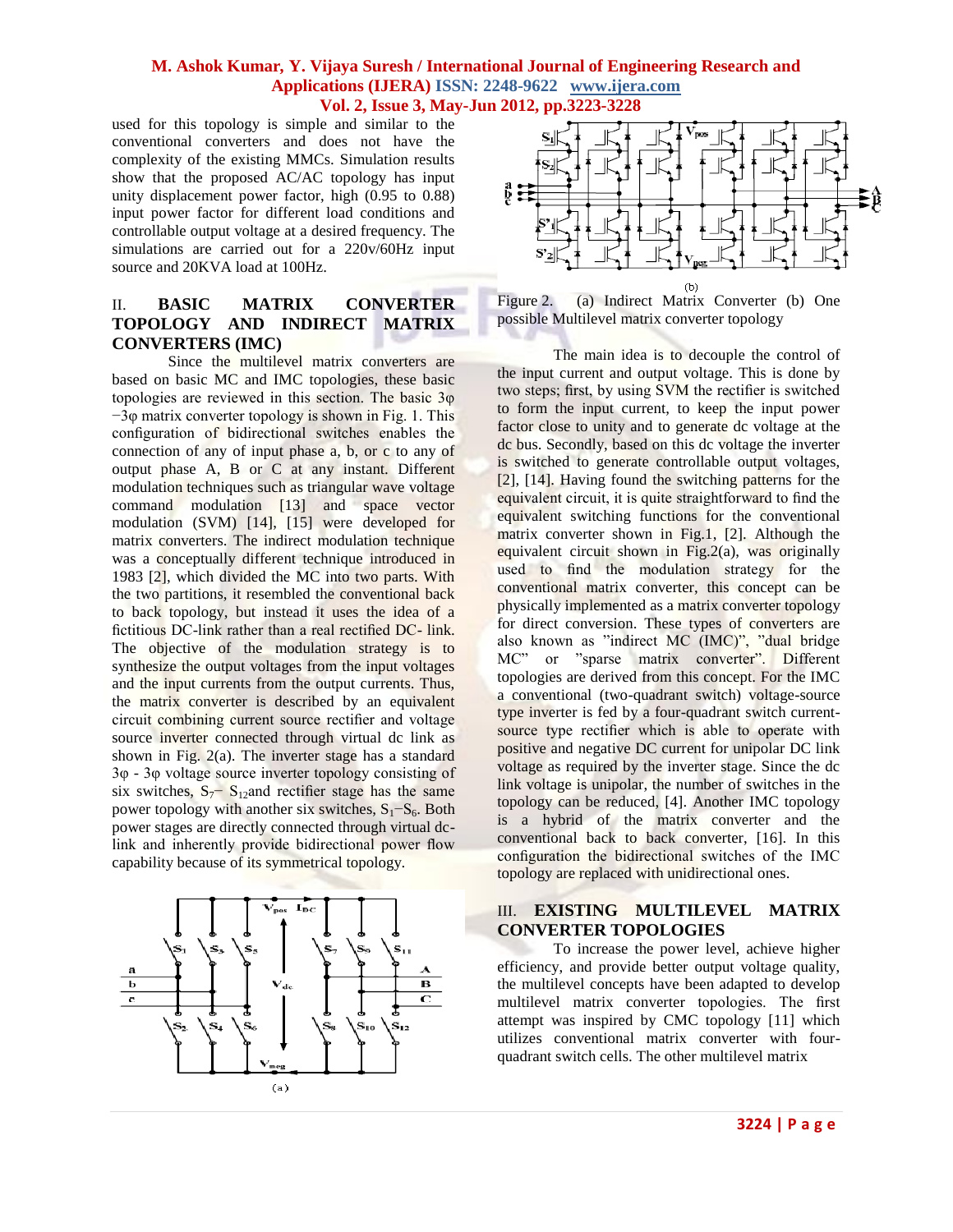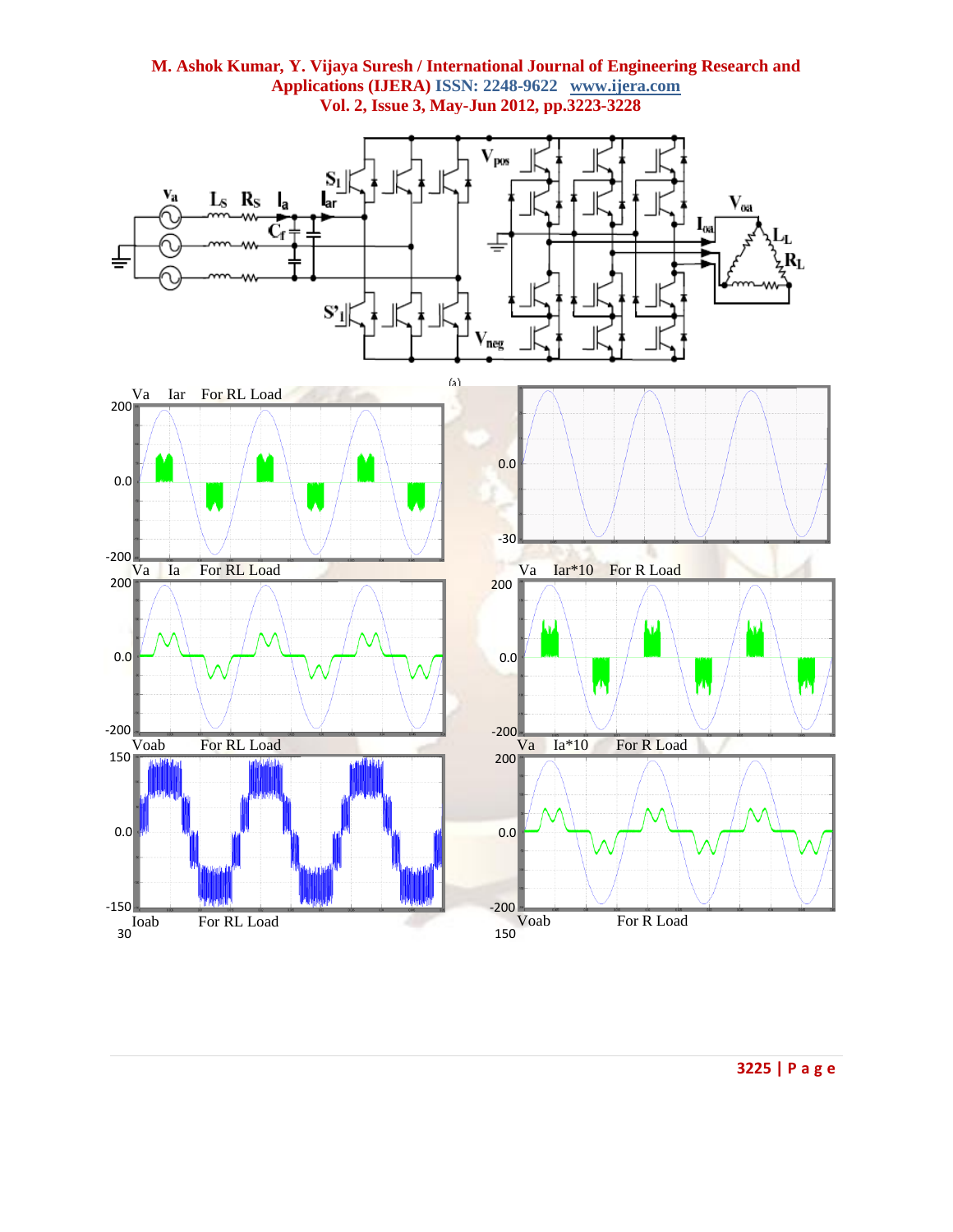



converter introduced in the literature [12] is a hybrid of the FCMC idea and the Matrix converter topology. Although both techniques are innovative and interesting, they incorporate capacitors that need to be balanced and consequently complicates the control process. On the contrary, in the conventional MCs the use of capacitors were avoided to allow a more compact form and greater longevity. Moreover, the other two existing multilevel matrix topologies, [11], [12], use 36 switches in addition to six and nine capacitors respectively, while the proposed topology in this paper uses only 24 switches.



Another shortcoming of the FCMC matrix converter is that the input current waveforms and input power factor are not controlled even thought it is one of the main objectives of the matrix converters.



**IV. DIODE-CLAMPED BASED MULTILEVEL MATRIX CONVERTERS** Considering the IMC topologies mentioned in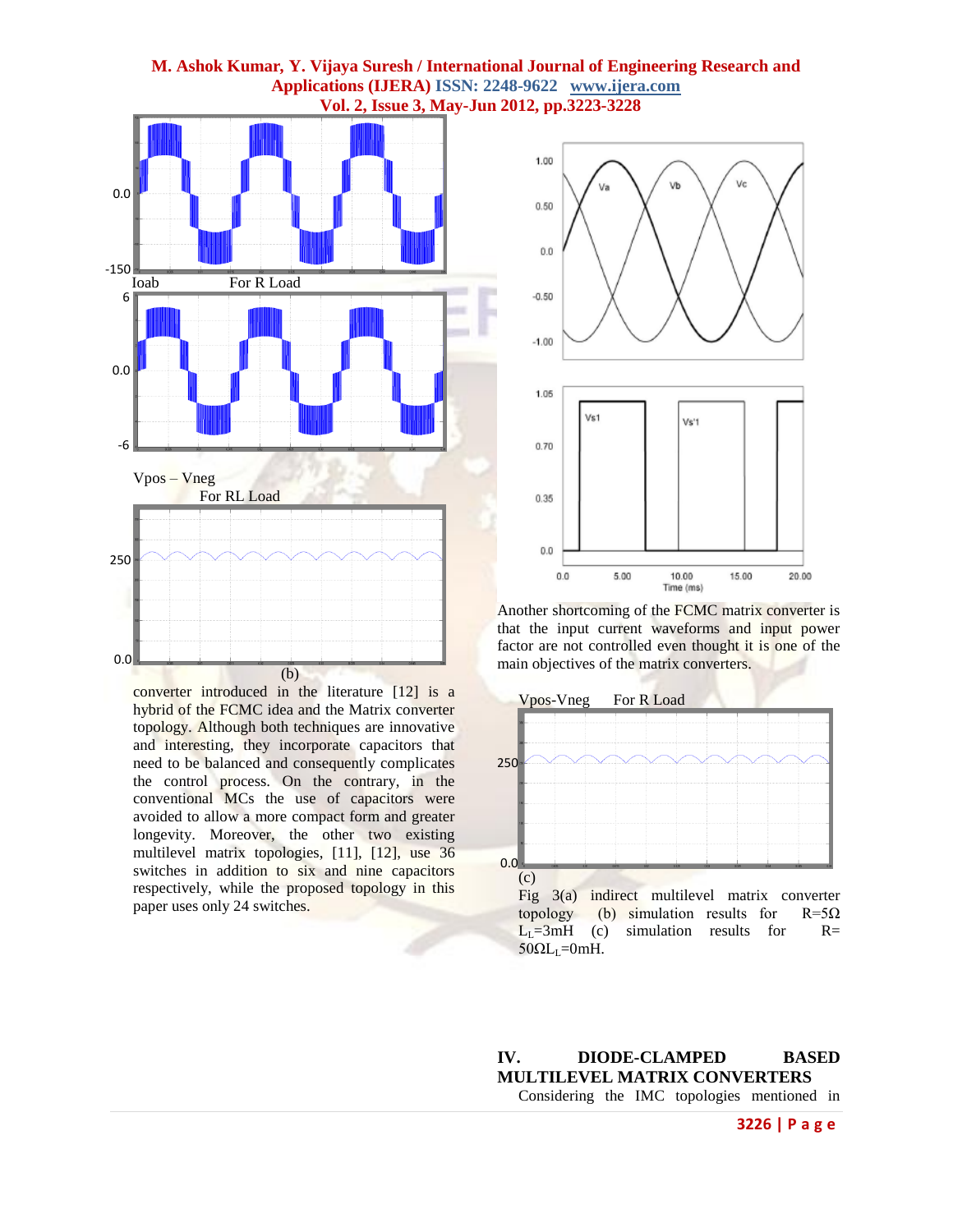### **M. Ashok Kumar***,* **Y. Vijaya Suresh / International Journal of Engineering Research and Applications (IJERA) ISSN: 2248-9622 www.ijera.com Vol. 2, Issue 3, May-Jun 2012, pp.3223-3228**

section II, other implementations of multilevel matrix converters are possible. For this purpose, the inverter and the rectifier stages can be replaced with the multilevel converter circuit as shown in Fig. 2(b). The neutral point of the two converters are connected together and instead of two buses three current passes exist between rectifier and inverter stages. On the other hand, to avoid spikes and high current surges, the input voltage sources should not be short circuited and the output current should always find a path to flow.

 But satisfying these rules for the three buses makes the modulation very complicated and it can be shown that under some circumstances for higher number of levels it is not possible to comply with the rules. However, another configuration is possible which does not have the aforementioned problems. If the input current rectifier stage remains as a two level converter, the result would be a simpler topology as shown in Fig.  $3(a)$ . In Fig.  $3(b)$ , the rectifier stage is switched at the line frequency, and because low frequency, high power and high voltage switches are available in the market with reasonable prices, there is no need to substitute this stage with multilevel converter. It is worth mentioning that the neutral point of the multilevel stage is connected to ground to keep it at zero voltage and the two positive and negative buses are supplied by the two level rectifier stage. As demonstrated in Fig. 3(b),4, the rectifier stage is synchronized with the source voltage. Therefore, the fundamental harmonics of the input currents are in phase with the corresponding source voltages. Utilizing basic SVM techniques for multiplexed inverters, the output stage can be controlled to generate controllable AC voltage wave

forms with a desired frequency. To prevent a short circuit at the input stage and an open circuit at the output stage certain precaution must be taken. To avoid an open circuit, the rectifier stage is switched at the zero vector period of the multilevel inverter stage. The short circuit problem occurs if more than two switches among upper or lower switches are turned on. However, this is prevented by using the simple switching pattern illustrated in Fig. 4, because as soon as an upper switch is turned off, another upper switch will be turned on.

### V. **SIMULATION RESULTS**

The simulation results in Fig. 3 confirms the operation of the proposed multilevel matrix converter. Using the circuit in Fig. 3(a), computer simulation are carried out for two different sets of R-L loads. The circuit parameters used in simulation are shown in Table I.

**TABLE I SYSTEM PARAMETERS FOR SIMULATION** 

| Parameter   | Values                 |
|-------------|------------------------|
| L,          | $30\mu$                |
| $R_{s}$     | $\overline{0.1\Omega}$ |
| $C_f$       | $10\mu$                |
| $V_{input}$ | $220V_{l-l}(rms)$      |
| $f_{input}$ | 60Hz                   |
| $f_{out}$   | 100Hz                  |
|             | 10KHz                  |

It is shown in Fig. 3 that the displacement power factor for the input stage is almost unity for the two different operating points. The input current total harmonic distortion is much better than that of the diode rectifier with dc-link capacitor, but worse than that of the PWM boost converter. However, this level of distortion is usually acceptable for most of the applications. The efficiency of the proposed topology is higher, because of the less reactive components and the lower switching frequency at the rectifier stage.

#### VI. **CONCLUSION**

 This paper presents, a new AC/AC power converter that is suitable for high power applications. The proposed multi-level matrix converter topology is based on diode clamped multilevel converter at the output stage and input rectifier using unidirectional switches. Therefore, compared to other existing MMCs, it utilizes the least number of switches and minimizes switching losses. Because of the multilevel output waveforms, the output power quality is significantly improved. This topology does not require bulky DC-link capacitors, heavy input inductors or highly controlled flying capacitors and only uses small input filter capacitors. Principle of operation and characteristics of the converter were investigated and its feasibility is illustrated by simulation results for a 20KVA load. It is shown that for different loads, the output voltage is controllable at the desired frequency and the unity displacement power factor is achieved at the input stage. In conclusion it is worth mentioning that the proposed MMC topology is based on three level diode-clamped converter and further research is required for higher number of levels.

#### **REFERENCES**

- [1] M. Venturini, "A new sine wave in, sine wave out, conversion technique eliminates reactive elements," *Proc. POWERCON 7*, pp. 1–15, 1980.
- [2] J. Rodriguez, "A new control technique for acac converters," *Proc. IFAC Control in power Electronics and Electrical Drives Conf.*, pp.